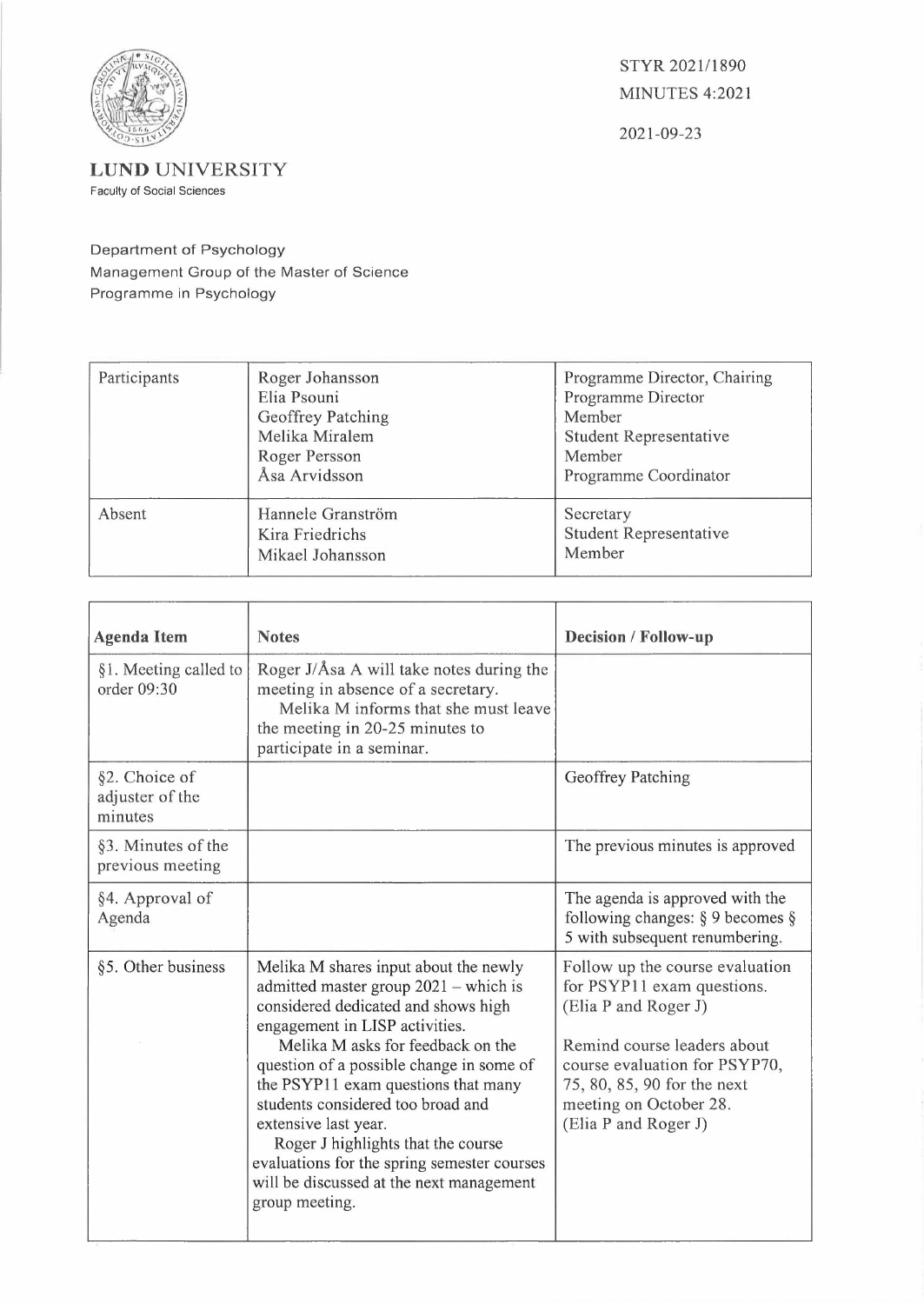| §6. Calibrating<br>admissions - the<br>impossible task<br>(info)             | The difficulty of calibrating admission<br>numbers and actual number of places on<br>the programme via the admission system<br>is discussed, as well as the difficulty of<br>knowing how many students will<br>eventually start at the programme.<br>Asa A informs how admissions to<br>international master's programs differ in<br>respect to national programs and how the<br>current system works.<br>Possible strategies to calibrate the<br>admissions in the future is discussed.<br>Roger P raises the issue with<br>pedagogical challenges in respect to<br>unexpected swings in sizes of student<br>groups.<br>Melika M leaves the meeting at 9.55. | Follow up admissions numbers,<br>selection strategies and reserves<br>with the admissions office.<br>(Asa A)                                              |
|------------------------------------------------------------------------------|---------------------------------------------------------------------------------------------------------------------------------------------------------------------------------------------------------------------------------------------------------------------------------------------------------------------------------------------------------------------------------------------------------------------------------------------------------------------------------------------------------------------------------------------------------------------------------------------------------------------------------------------------------------|-----------------------------------------------------------------------------------------------------------------------------------------------------------|
| §7 Kull 2021: The<br>new student group<br>(info)                             | Asa A informs about the newly admitted<br>student group (55 students) and provides<br>overall information (country for bachelor's<br>degree, number of non-EU/EEA, gender).<br>The number of students from Sweden has<br>increased and is now the largest group<br>followed by students from Germany.                                                                                                                                                                                                                                                                                                                                                         |                                                                                                                                                           |
| §8. Program<br>resources and<br>economy HT2021-<br>$VT2021$ (info)           | Elia P informs about the economic<br>situation:<br>how much extra resources the master's<br>programme has been granted for the<br>size of the student group of 55<br>(compared to the expected 45)<br>on what grounds these means have<br>been calculated<br>The management group discusses the<br>pedagogical challenges in connection with<br>administrative work and examination work<br>in relation to these added resources.                                                                                                                                                                                                                             |                                                                                                                                                           |
| $\S$ 9. New courses –<br>new course sillabi:<br>timeline ( <i>decision</i> ) | As there were too few course leaders<br>present, the management group decides<br>that the decision for the timeline should be<br>made later per capsulam.<br>Elia P states that the ambition is to have<br>all the course syllabi finished by the end of<br>2021, but before that:<br>(1) all teacher teams for each course need<br>to meet and discuss the course content in<br>relation to course syllabi, and then<br>(2) course leaders and program directors<br>will meet to finalize the course syllabi in a<br>half day meeting.                                                                                                                       | Follow up the recruitment needs<br>with the study director.<br>(Elia P and Roger J)<br>Decision for the timeline per<br>capsulam.<br>(Elia P and Roger J) |

Postal address Box 213, S-221 00 Lund, Sweden Visiting address Allhelgona Kyrkogata 16A Telephone, +46 46 222 00 00 Websitehttp://www.psy.lu.se